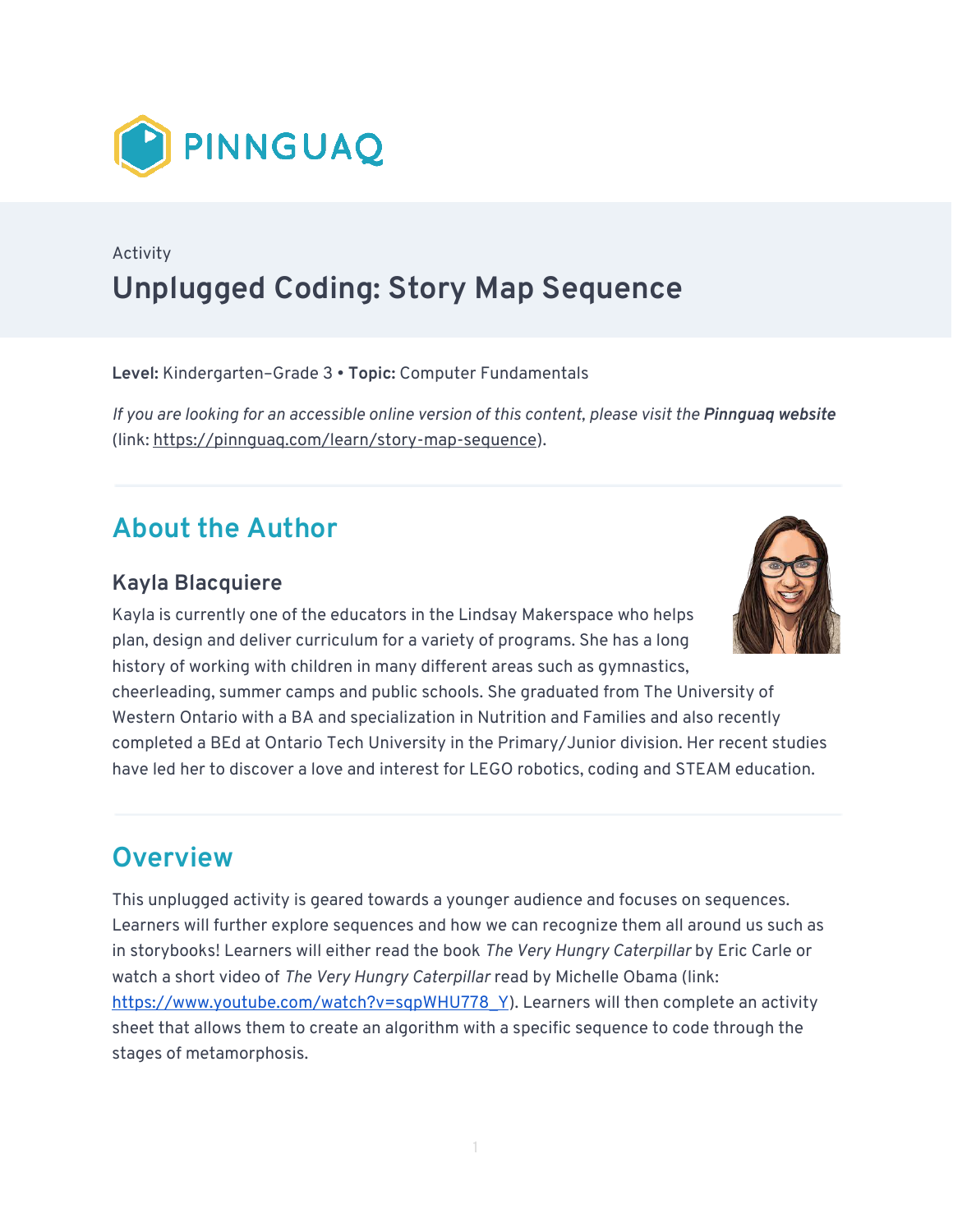# **Background Information**

An algorithm is a series of steps or instructions provided to complete a task. A **sequence** plays a key role in an algorithm because it is the specific order that the series of steps or instructions are performed. Without this specific order or sequence an algorithm would not run correctly or would not complete the specific task. Let's look at the example provided in our unplugged activity that focused on algorithms. Each day you brush your teeth and follow the same steps in a specific order:

- 1. Go to the sink
- 2. Get out your toothbrush
- 3. Get out the toothpaste
- 4. Get water from either the tap or bottled water
- 5. Rinse your toothbrush
- 6. Put toothpaste on the toothbrush (approximately the size of your pinky fingernail)
- 7. Brush in circular motions EVERYWHERE for about 2 minutes
- 8. Rinse your mouth with water
- 9. Rinse your toothbrush
- 10. Put your toothbrush and toothpaste back in their designated spots

Can these be done in a different order? Can you brush your teeth without first putting toothpaste onto your toothbrush? There is a reason that you put your toothpaste on your toothbrush before you brush your teeth and that is because you could not properly clean the germs from inside your mouth without toothpaste. The germs in this case are the problem that needs to be solved. In order to solve this problem you follow an algorithm that is performed in a specific sequence.

Metamorphosis is a specific series of four steps that an animal or insect will go through to transform into an adult. Many different animals and insects go through these four stages when they are young in order to become an adult. Just like you, animals and insects need food, water, air and sleep in order to grow bigger and stronger. Humans take much longer to go through the process of growing into an adult unlike caterpillars, tadpoles and moths. These are just a few animals and insects that go through the process of metamorphosis.

#### **Vocabulary**

- **Algorithm**  a list or series of steps to complete a specific task.
- **Sequence** the specific order that the series of steps or instructions from an algorithm are performed.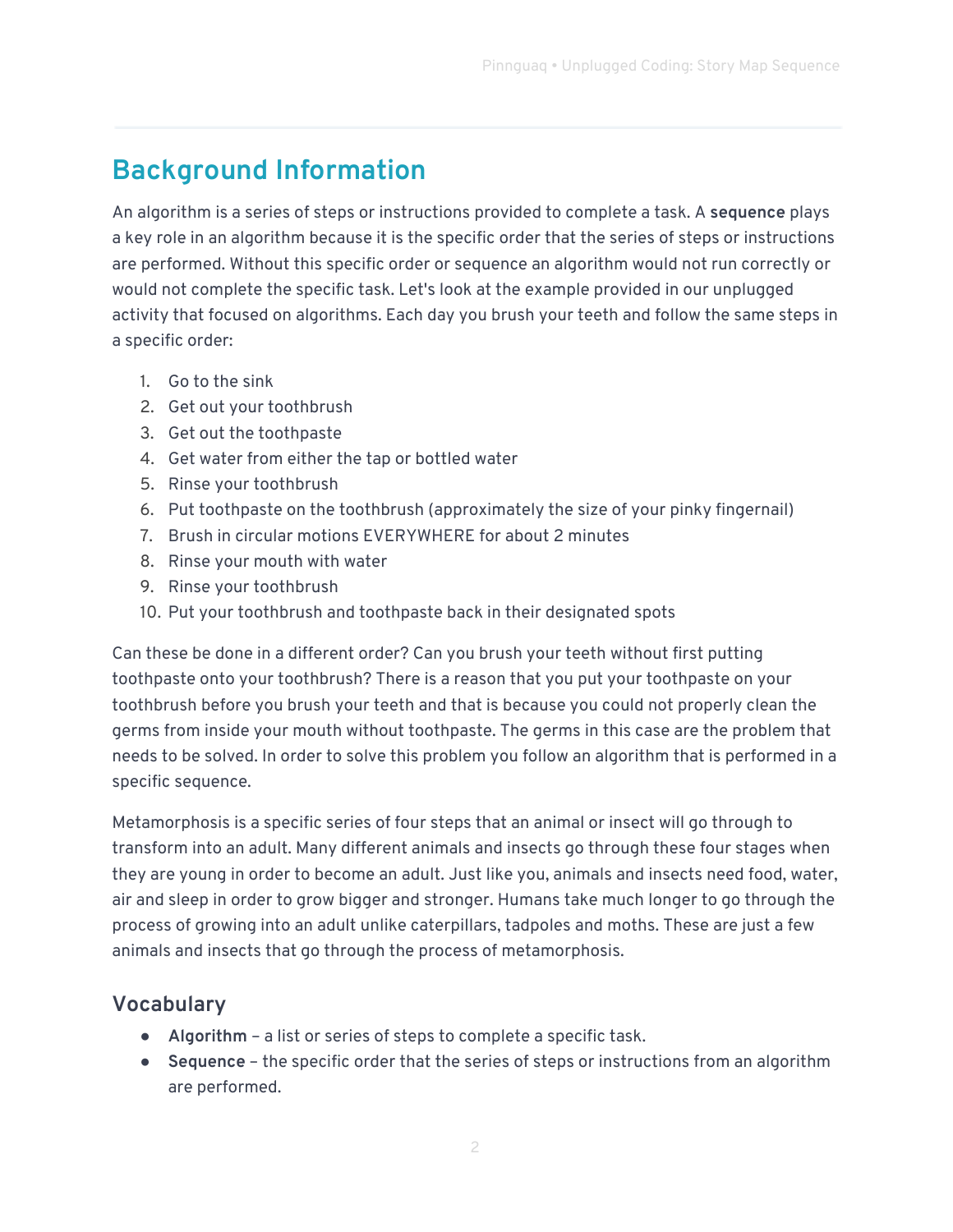- **Code** specific instructions that are given to a computer to tell it what to do.
- **Metamorphosis** (meh·tuh·mor·fuh·suhs) a series of steps that an animal or insect goes through that transforms them into an adult.
- **Pupa** (pyoo·puh) **or Chrysalis** (kri·suh·luhs) a hard case that surrounds the animal or insect while going through the stage of life when the animal or insect transforms into an adult.
- **Hemolymph** (hee·muh·limf) a liquid that a butterfly pumps into its wings once it leaves the pupa or chrysalis to make their wings bigger and stronger for its first flight.

## **Materials**

- Read *The Very Hungry Caterpillar* by Eric Carle **or** watch the book being read by Michelle Obama (link: [https://www.youtube.com/watch?v=sqpWHU778\\_Y\)](https://www.youtube.com/watch?v=sqpWHU778_Y)
- Download and print the Story Map Coding Sheet (link: [https://pinnguaq.com/app/uploads/2020/05/pinnguaq-activity-unplugged-coding-st](https://pinnguaq.com/app/uploads/2020/05/pinnguaq-activity-unplugged-coding-story-map.pdf) [ory-map.pdf\)](https://pinnguaq.com/app/uploads/2020/05/pinnguaq-activity-unplugged-coding-story-map.pdf)
- Pencil or crayon
- Scissors

## **Step-by-Step Instructions**

**Step 1 →** Read the book *The Very Hungry Caterpillar* by Eric Carle if it is available to you at home or watch the book being read online by Michelle Obama (link: [https://www.youtube.com/watch?v=sqpWHU778\\_Y](https://www.youtube.com/watch?v=sqpWHU778_Y)).

**Step 2 →** Download and print the Story Map Coding Sheet (link: [https://pinnguaq.com/app/uploads/2020/05/pinnguaq-activity-unplugged-coding-story-ma](https://pinnguaq.com/app/uploads/2020/05/pinnguaq-activity-unplugged-coding-story-map.pdf) [p.pdf\)](https://pinnguaq.com/app/uploads/2020/05/pinnguaq-activity-unplugged-coding-story-map.pdf). *Note: if you do not have access to a printer, use grid paper and a pencil to copy the story map.* 

**Step 3 →** Using your scissors, cut out the arrows provided and place the arrows on the grid to guide the Egg from the start of the story map through the four steps of Metamorphosis into a butterfly. You can also direct someone else to put the arrows in the boxes or use a pencil to draw the arrows. Remember that the sequence of events is important to a computer because it directly follows the steps in a sequence that allow it to complete a task. When placing your arrows:

● Only **one** arrow can be placed inside each **empty** box